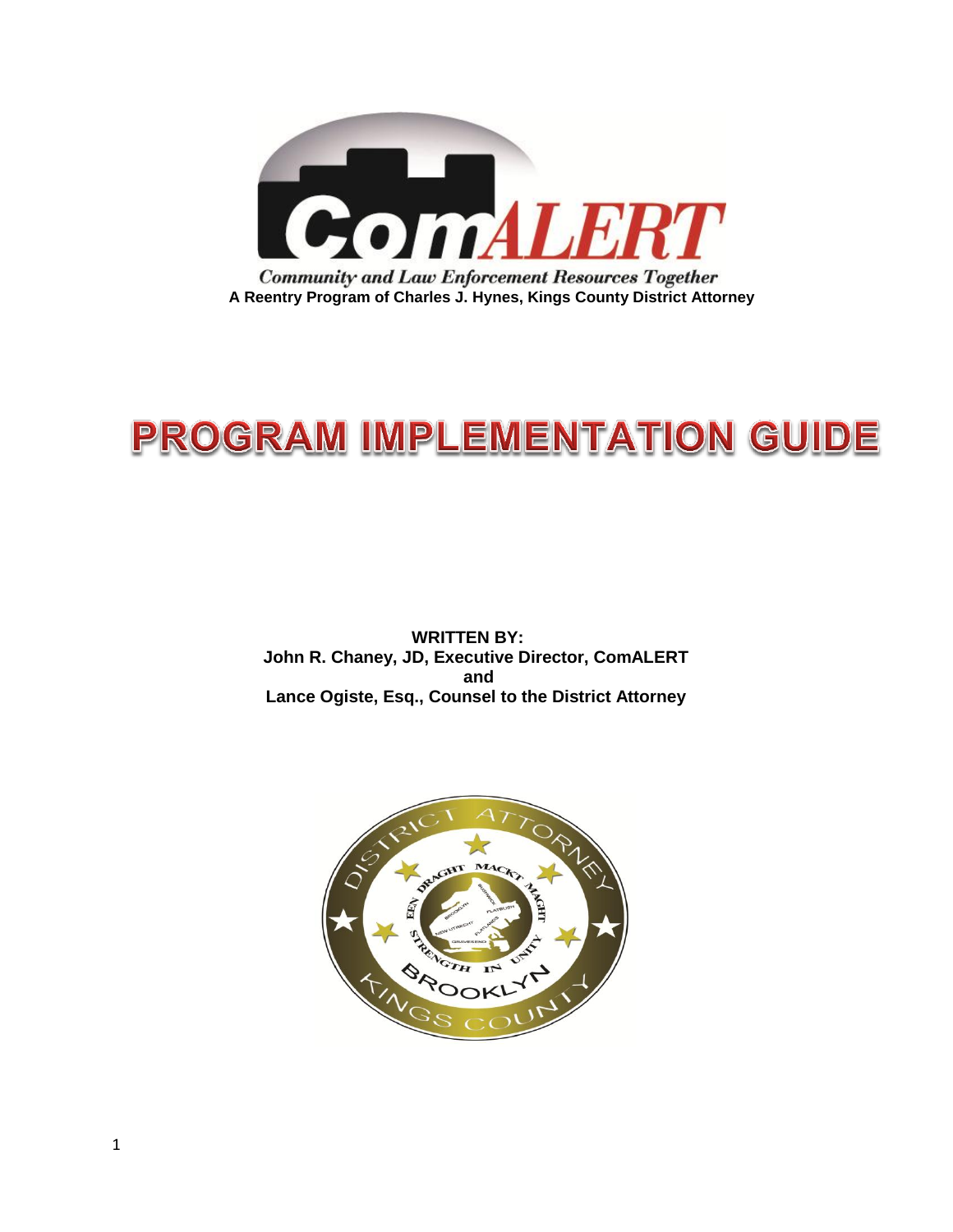# **TABLE OF CONTENTS**

| Client Eligibility, Referrals, and Graduation Requirements6      |  |
|------------------------------------------------------------------|--|
| The Case in Support of Prosecutorial Reentry Initiatives7        |  |
| Strategies for Creating a Reentry Project in Your Jurisdiction11 |  |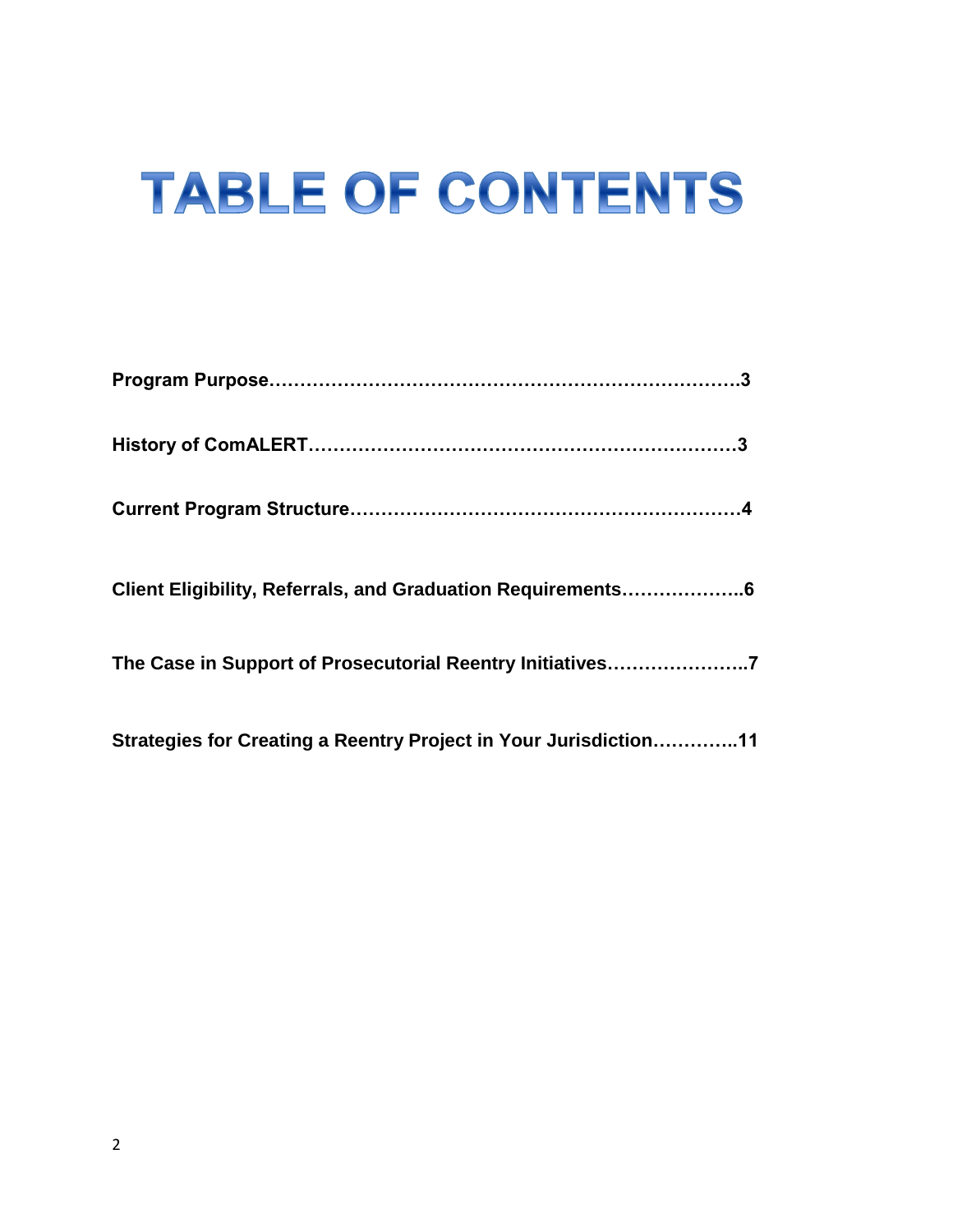#### **Program Purpose**:

ComALERT (Community and Law Enforcement Resources Together) was created in 1999 by Kings County District Attorney Charles J. Hynes. The program's goal is to aid men and women returning from prison to successfully reintegrate into their Brooklyn communities. This goal is accomplished by providing an effective combination of immediate wraparound transitional services that target individuals returning from prison to Brooklyn who have histories of substance abuse and are currently under mandated community supervision*.* ComALERT's wraparound service model has been validated as an evidence-based design that supports the reduction of recidivism, thereby enhancing community safety for all Brooklyn residents.

## **History of ComALERT**

Over two-thirds of all individuals being released from New York State prisons originally resided in New York City prior to their commitment. By 1999, the population of parolees under supervision in New York City had swelled to 34,703, a figure that more than doubled the number under supervision in 1985.

As approximately 3500 formerly incarcerated individuals were returning to Kings County each year, at the time the largest number for any county in New York State, this public safety crisis demanded a collaborative response from the community and law enforcement working together. District Attorney Hynes understood that without an effective reentry mechanism to assist these men and women in achieving successful reintegration into the community, parolees threatened to become a disruptive force to the community well-being, while also burdening the city and state with the direct and indirect costs of crime and re-incarceration.

ComALERT therefore began its first year of operation as a community outreach resource network, using community meetings to generate referrals for approximately 290 formerly incarcerated men and women to over 100 social services providers and community-based organizations for transitional services. D.A. Hynes soon acknowledged the need for greater direct involvement by the District Attorney's Office which would lead to more accurate assessments of clients' needs, facilitate the tracking of clients' outcomes, and allowing for a better evaluation of the program's strengths and weaknesses. This led to the agency's hiring of its first reentry staff person, a licensed social worker, to receive direct referrals and follow-up calls from clients' assigned parole officers.

In 2001, ComALERT partnered with the Doe Fund's Ready Willing and Able program, a highly regarded community agency that provided both transitional housing and employment to ComALERT clients.

Data provided by the New York State Department of Correction and Community Supervision (DOCCS) later revealed that each year nearly 8 out of 10 men and women returning from prison to reside in Kings County do so with significant histories of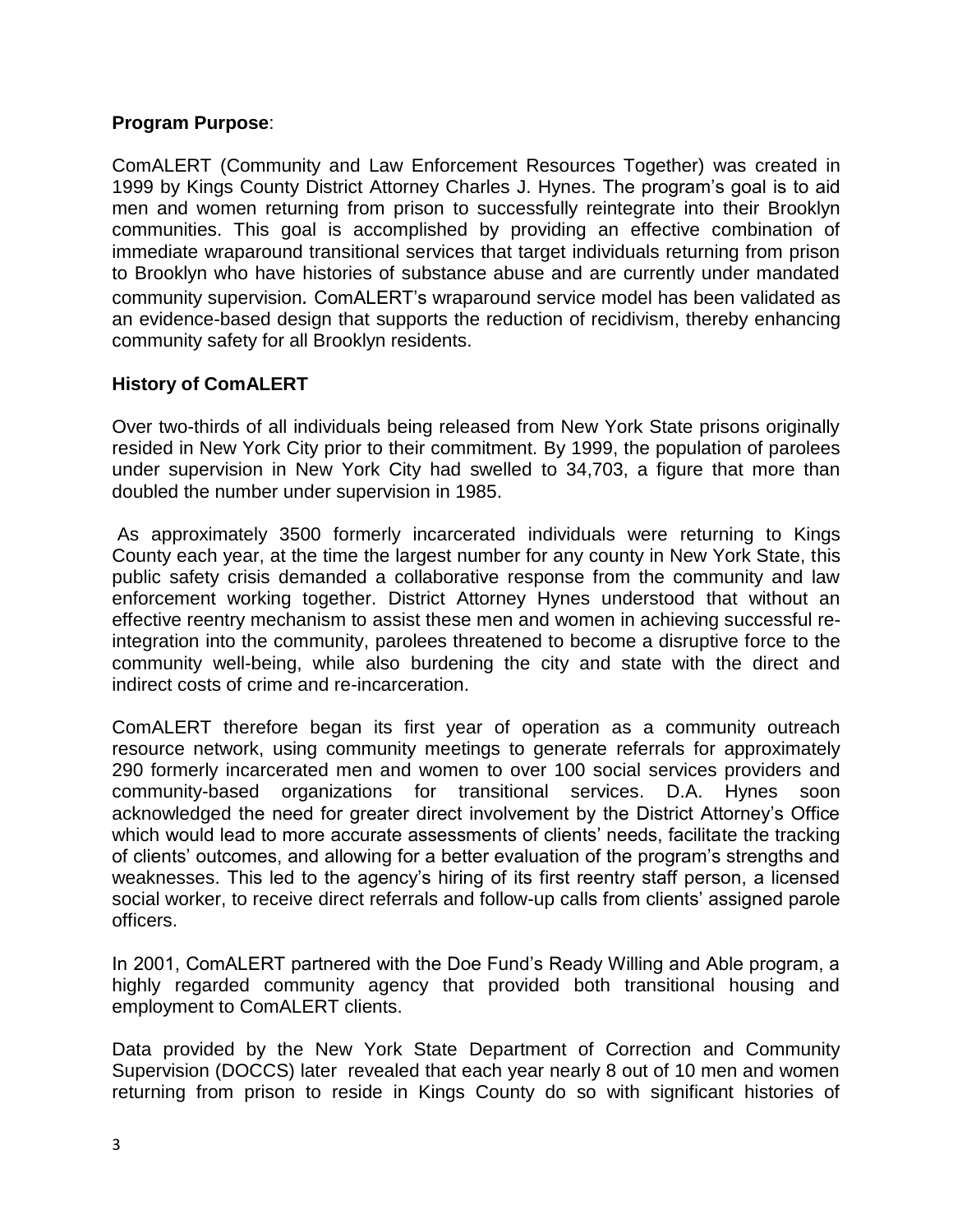substance abuse, with mandated treatment being a condition of their release on parole. Noting that substance abuse often played a direct or indirect role in criminal conduct, ComALERT began to target this population group in facilitating client referrals. This led to ComALERT's highly productive linkage with the Counseling Service for the Eastern District of New York (CSEDNY), the agency's first full-time onsite reentry service provider.

By 2012, ComALERT had developed strategic partnerships that allow the program to offer over 20 vital reentry resources and services, both onsite and via priority referrals. In large measure, due to the strategic partnering of the Kings County District Attorney's Office with responsible community, faith-based and governmental agencies, ComALERT has evolved into a comprehensive one-stop, onsite, wraparound reentry resource center. In addition to substance abuse treatment, in 2011 ComALERT provided 5,291 individualized transitional services to 985 men and women returning from prison to live in Brooklyn.

#### **Current Program Structure**

#### **Core Staff and Services**

Exemplifying the office's long-held position that reentry is an essential component of law enforcement, ComALERT has been designed as a law enforcement tool in furtherance of a permanent community reentry project.

ComALERT has steadily expanded since 2007. The program now consists of 8 full-time and 3 part-time ComALERT staff hired by the Kings County District Attorney's Office, as well as a full time substance abuse treatment clinical staff from ComALERT's onsite partner, Counseling Service for the Eastern District of New York (CSEDNY). ComALERT's full-time onsite Job Developer makes available employment placement opportunities for all ComALERT clients. Each job placement candidate must be in complete compliance with substance abuse treatment mandates and successfully complete the program's intensive series of job readiness workshops.

Drug-free clients who are referred for this service will initially receive a confidential comprehensive vocational needs assessment from a trained ComALERT Case Manager who also assists the Job Developer in facilitating these workshops. Each participant must successfully complete the workshop series that includes classes in Job Realities: the basics of getting and retaining a job; Job Applications: instructions on how to properly complete a job application; Interviewing Skills: videotaped mock interviewing sessions, including how to answer questions concerning convictions; Cover Letters and Resumes; Job Retention and Working under Supervision; The Importance of Networking; Your Civil Rights in Seeking Employment (facilitated bi-weekly by the NYC Commission on Human Rights); and Phone and Email Etiquette. Over 140 local employers have hired ComALERT clients who have received onsite workforce development services since 2009.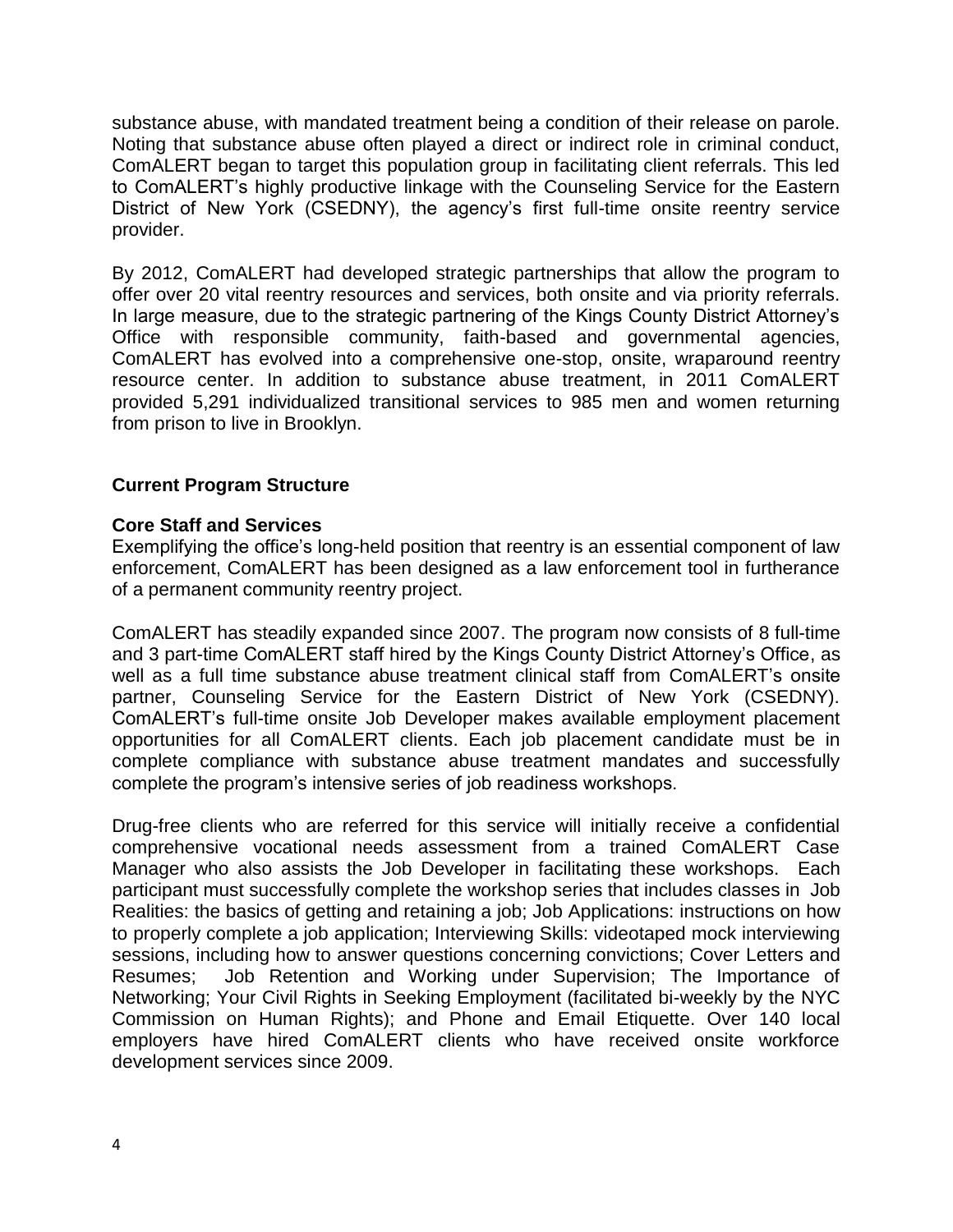Onsite GED Services, including eligibility testing, tutoring, and weekday classes, are also available through a productive partnership with Medgar Evers College for the City University of New York. ComALERT's partnership with the Interfaith Assembly on Homelessness and Housing enables the program to sponsor its innovative Coming Home: Life Skills and Empowerment program. The Coming Home project matches each participant with trained community mentors while offering an array of 8 life skills workshops including public speaking, goal setting, and empowerment for change that promote self-efficacy and the desire to embrace positive lifestyles.

Other onsite services include anger management; family reunification services; HIV/AIDS counseling and testing; acquisition of birth certificates and NY State identification cards; health insurance enrollment and clothing assistance. Simultaneous access to essential wraparound transitional resources including transitional housing, college placement, transitional employment, and state-paid job training services available through the New York State Department of Education; mentor matching and cognitive skills development workshops are also available.

The essence of ComALERT's successful program design can be found in its attention to its creation and development of solid partnerships with effective, responsible community and faith-based agencies, government entities, and other law enforcement agencies. Together, we have the mutual goal of providing these services to improve the lives of our returning citizens, and thereby improve the quality of life for the entire community.



DA Hynes joins Counsel to the District Attorney Lance Ogiste, Esq. (far left), ComALERT Executive Director John Chaney (2<sup>nd</sup> from Right), and faith-based community partners in congratulating graduates of ComALERT's Coming Home: Life Skills and Empowerment program.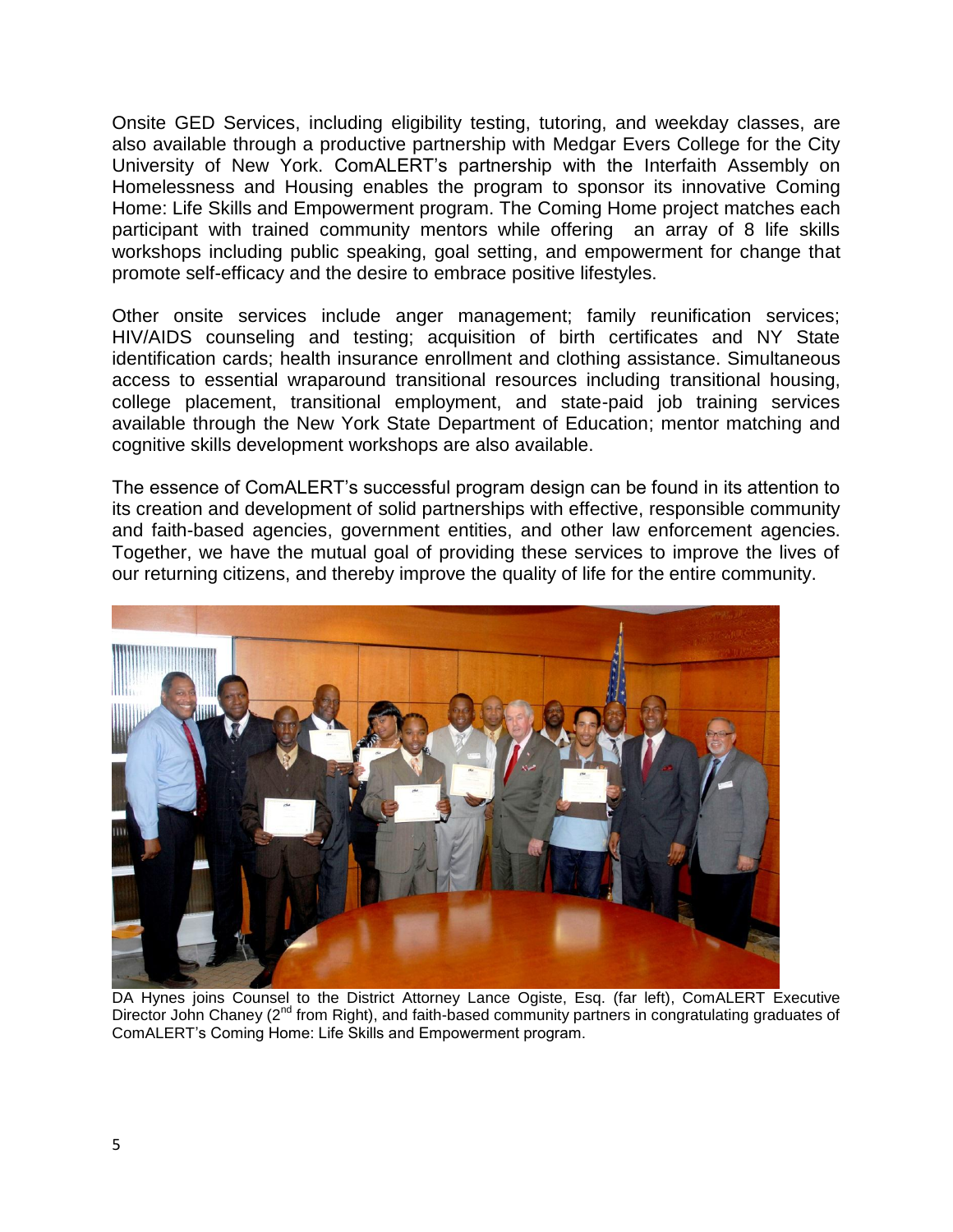# **Client Eligibility, Referrals, and Graduation Requirements**

To be eligible for ComALERT, each prospective participant must meet the following core requirements:

(a) He or she must be paroled to Brooklyn and have at least nine months remaining of parole supervision;

(b) He or she must be at least 18 years old upon enrollment into ComALERT;

(c) He or she must not have any convictions for a sex offense or arson.

ComALERT continues to prioritize its recruitment and enrollment of men and women required to receive outpatient substance abuse treatment and counseling pursuant to community supervision mandates.



ComALERT generates the majority of its client referrals through its creation and development of a strong linkage with the parole division of the New York State Department of Correction and Community Supervision. This partnership with parole, that also extends to parole's participation in ComALERT case conferences, is key in ensuring that most incoming clients receive services rapidly, often within the first few weeks of their release.

Quick access to services may help reduce recidivism, especially for individuals with histories of substance abuse who, when removed from the controlled environment of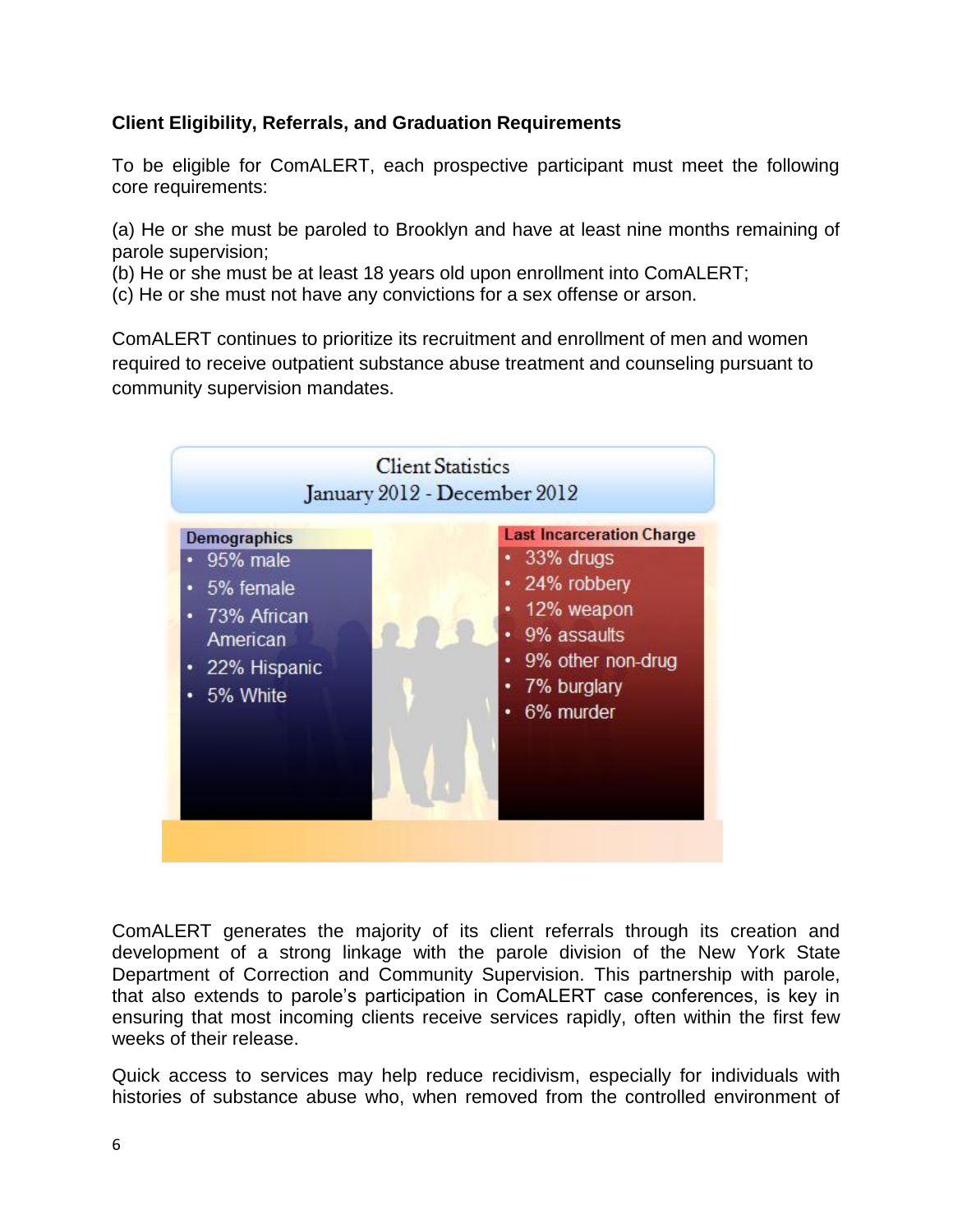prison and confronted with multiple opportunities to re-engage in negative behaviors, may quickly relapse and engage in new criminal activity. Individuals released from prison returning to Brooklyn are directed to report, within 24 to 48 hours of release, to Kings County (Brooklyn) parole. There, the parolee meets with his or her assigned parole officer and reviews with the officer the conditions of his or her release. If the conditions include mandated substance abuse treatment and counseling, the officer refers the parolee to Parole's onsite Access Program Center, located within each Parole office and staffed with personnel who have expertise in substance abuse treatment and mental health issues.

The Access counselor assesses the intensity level of treatment needed by the parolee. If the Access counselor determines that there might be a good match with the moderate intensity, out-patient treatment provided by ComALERT, the parolee meets with a ComALERT-CSEDNY counselor who makes a treatment needs assessment. The eligible client is then directed to report to the ComALERT center at the Municipal Building in downtown Brooklyn for a program orientation.

Orientation sessions are held each Friday afternoon. Immediately thereafter, an onsite licensed counselor from CSEDNY, ComALERT's onsite substance abuse treatment partner, is assigned to the client and conducts a complete psychosocial assessment. The assessment is then used in designing the client's individual treatment plan that is interwoven with the client's other reentry resource needs, such as enrollment into GED or college classes, transitional employment, or medical services.

ComALERT also receives a small number of self-referrals. These individuals may have learned about ComALERT while still incarcerated, most often through informational sessions ComALERT regularly conducts at DOCCS facilities for men and women about to be released under parole supervision within a year.

Alternatively, they may have learned about ComALERT as a result of ComALERT's efforts to publicize the program in the community. Parolees who contact ComALERT are told to attend the next available orientation session. After orientation, they meet with a counselor for an assessment and, if appropriate, are enrolled in the program and assigned to a primary counselor

In order to graduate from ComALERT, the participant must be drug-free for three consecutive months and show proof through pay stubs that he or she has been employed in an "on the books" job for at least 30 days. The participant may also furnish proof that he or she has been satisfactorily engaged in an approved course of study for academic advancement (GED or college classes) or in a career based job training course for at least 30 days.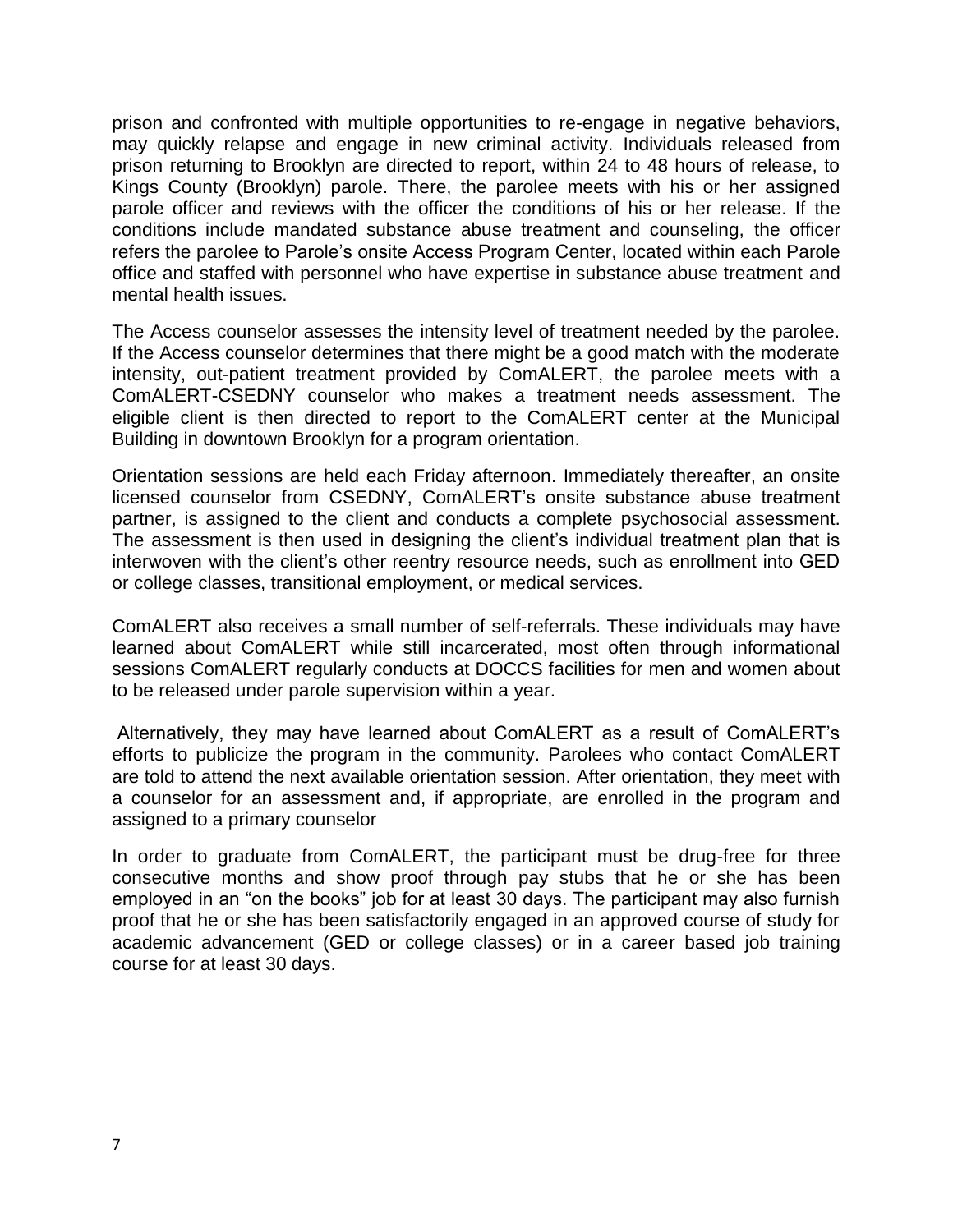## **The Case in Support of Prosecutorial Reentry Initiatives**

#### **A. Reentry and Recidivism**

The ComALERT reentry program has been proven as a valid program model that has been shown to significantly reduce recidivism, leading to increased public safety. Recidivism may be measured based on re-arrest, re-conviction, or re-incarceration. Reincarceration rates can be parsed into re-incarceration based on a sentence for a new crime or based on a parole violation.

Dr. Bruce Western, Professor of Sociology at Harvard University and the director of its multidisciplinary Program in Social Policy and Inequality, analyzed the recidivism rates of ComALERT graduates from July 2004 to December 2006. These rates were then compared to those of a matched control group of New York City parolees who did not participate in ComALERT. The outcome percentages for ComALERT graduates were substantially better in all categories, as illustrated in the following graphs:

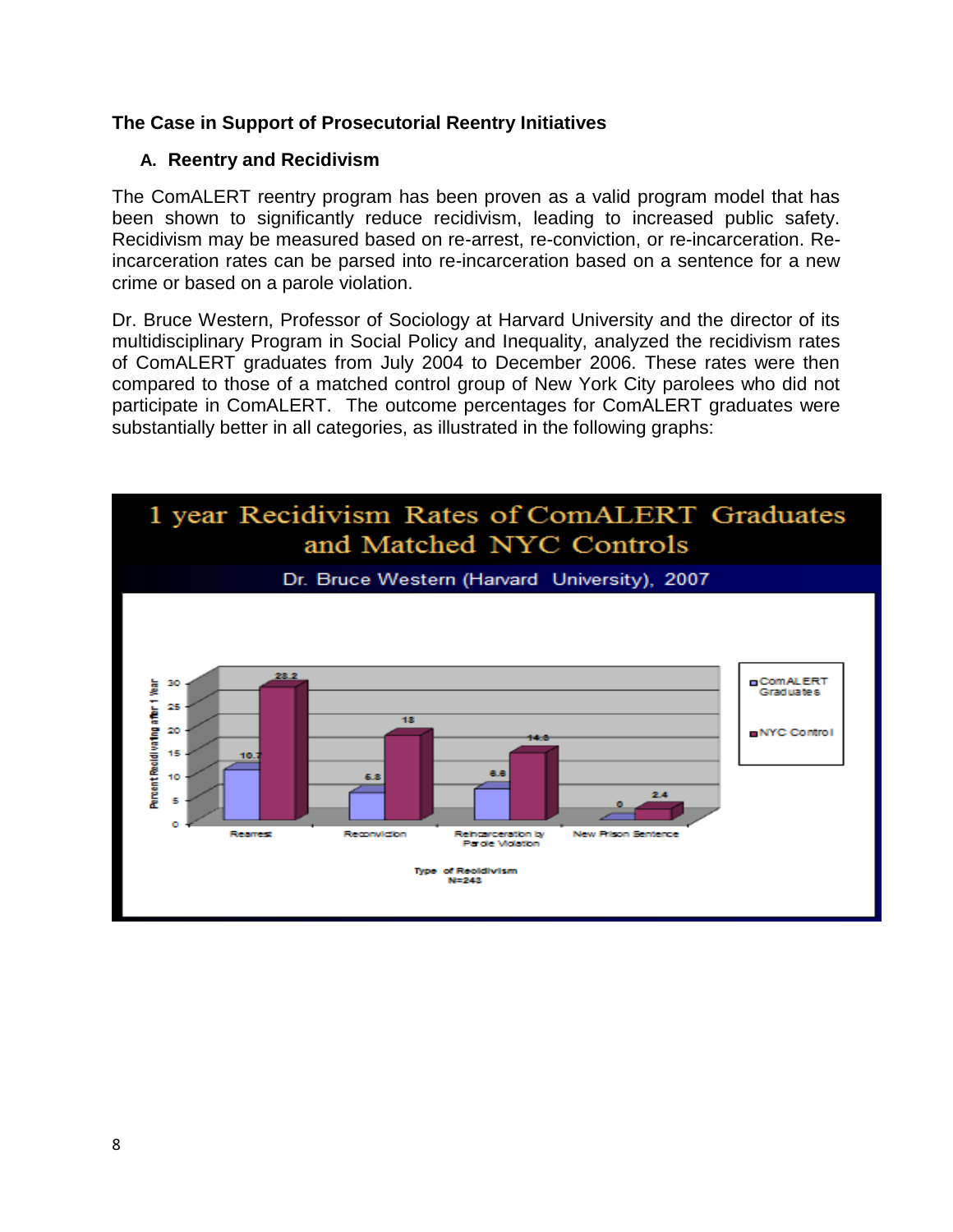

## **B. Prosecutorial Involvement**

A district attorney's office has distinct advantages as well as responsibilities in acting as the lead agency for a reentry program that primarily targets persons on parole. New York State reports that in 2011 more than 8 out of 10 incarcerated individuals had experienced multiple arrests. As a law enforcement entity that often collaborates with other criminal justice agencies, the district attorney's office has strong ties to both the Parole division of the New York State Department of Corrections and Community Supervision and the police. All three law enforcement agencies share the paramount duty of protecting public safety, and share a level of trust in the judgment of the other in disposing of new matters involving persons on parole.

Working with the Parole division of the New York State Department of Corrections and Community Supervision, ComALERT monitors its clients to ensure public safety. A failure to cooperate or a violation of any program condition is promptly brought to the attention of the client's parole officer. Graduated sanctions may be employed at the discretion of the parole officer, including an increase in the number of counseling sessions that the parolee must attend per week if he or she tests positive for drug use, mandates to residential treatment for repeated episodes of relapse, or re-incarceration for serious violations or new crimes.

If a ComALERT client is arrested for a new offense, ComALERT counselors will act as a liaison between the prosecutor assigned to the case and the client's parole officer. Depending on the facts of the case, it may be possible to resolve the case without the ComALERT client's parole being revoked and without re-incarceration. However, for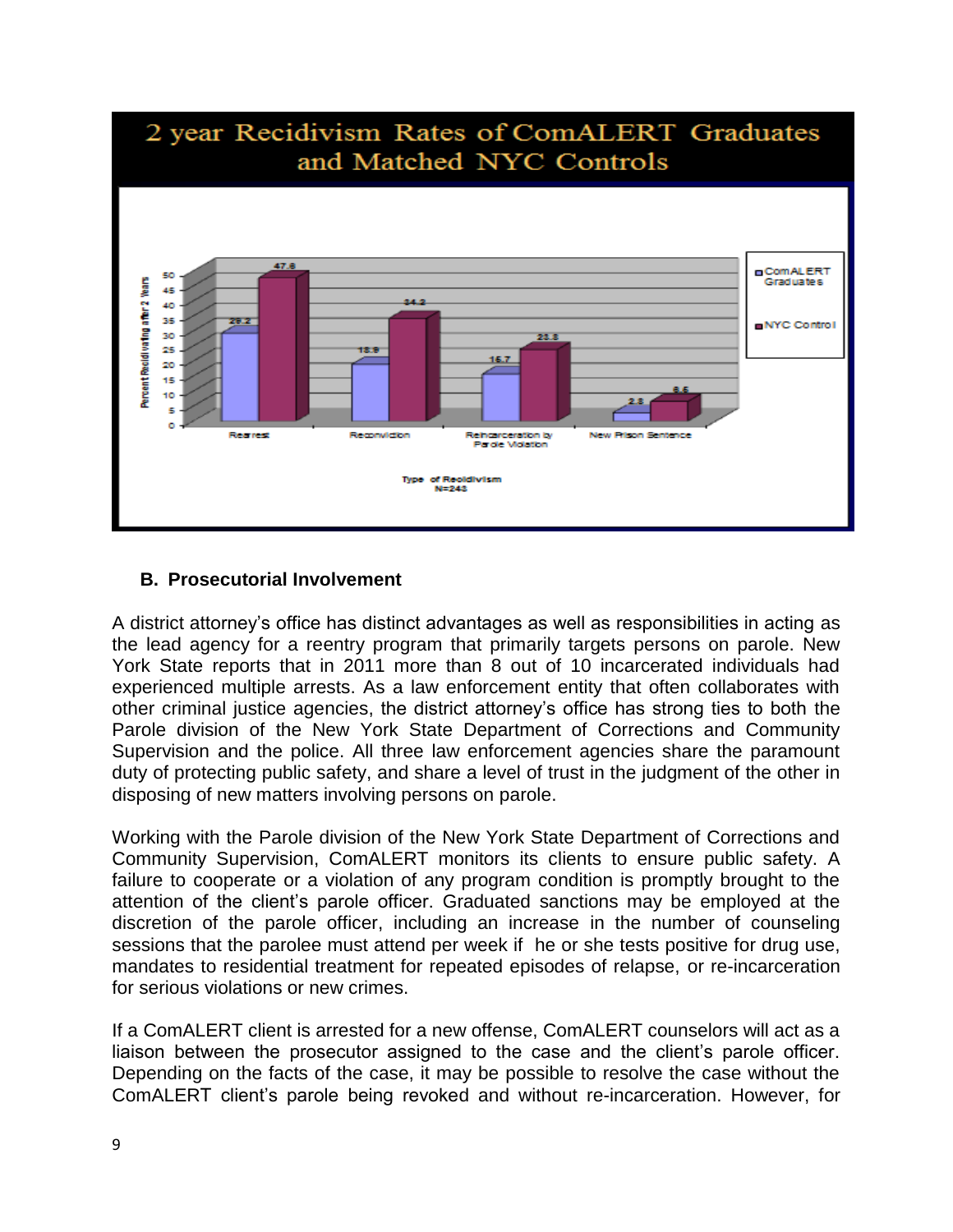serious breaches of the parole, revocation and prosecution on the new crime may be warranted.

# **C. Employment of "Best Reentry Practices"**

Unlike other service providers whose ultimate responsibilities are to the individuals they serve, the prosecutor's office is charged with the unique responsibility of safeguarding the quality of life for each and every person who lives or does business within its jurisdiction. Upon the implementation of any project in furtherance of reentry, this heightened responsibility to the public acts as a catalyst for the district attorney's office to ensure that the highest standards are being maintained in delivering resources and services to the reentry population. These safeguards are especially important with respect to initiatives in workforce development where clients may be represented by the agency as being sober and job ready, and in the selection of responsible, effective reentry agency partners.

## **D. Impact Upon Public Education**

When the district attorney's office highlights key facts concerning the reentry effort, the public tends to listen. Many communities have routinely shown reluctance in lending support to men and women returning to the community in need of housing, education, mentoring, and employment services. The credibility and high profile status of the district attorney's office can play a crucial role in encouraging community support that fosters successful re-integration. Additionally, the prosecutor's office that develops an effective reentry project is eminently qualified to explain how reentry works as a costeffective tool that saves the community taxpayer dollars. In the case of ComALERT, the Kings County District Attorney's Office has determined that the program has thus far saved its residents well over \$10 million in prosecution and re-incarceration costs. It currently costs the agency less than \$2,300 to provide services for an enrolled ComALERT participant as opposed to \$60,076 to incarcerate the same individual for a year in a New York State prison. Additionally, the district attorney's office's development and implementation of reentry initiatives and public education efforts can be used as solid reminders to the public that seeking punishment for offenders is only one of the many goals for the agency in pursuing its ultimate long term objective: ensuring the safety of each and every resident.

Finally, the current state of the national economy and its impact upon areas already decimated by crime puts greater emphasis upon the need to provide those returning from prison with immediate access to practical, career-based vocational training or educational advancement, leading to a job. The district attorney's office can add an exceptionally strong voice in furtherance of this effort. Employers have shown a willingness to hire individuals with a criminal record who have graduated from a district attorney sponsored reentry program like ComALERT.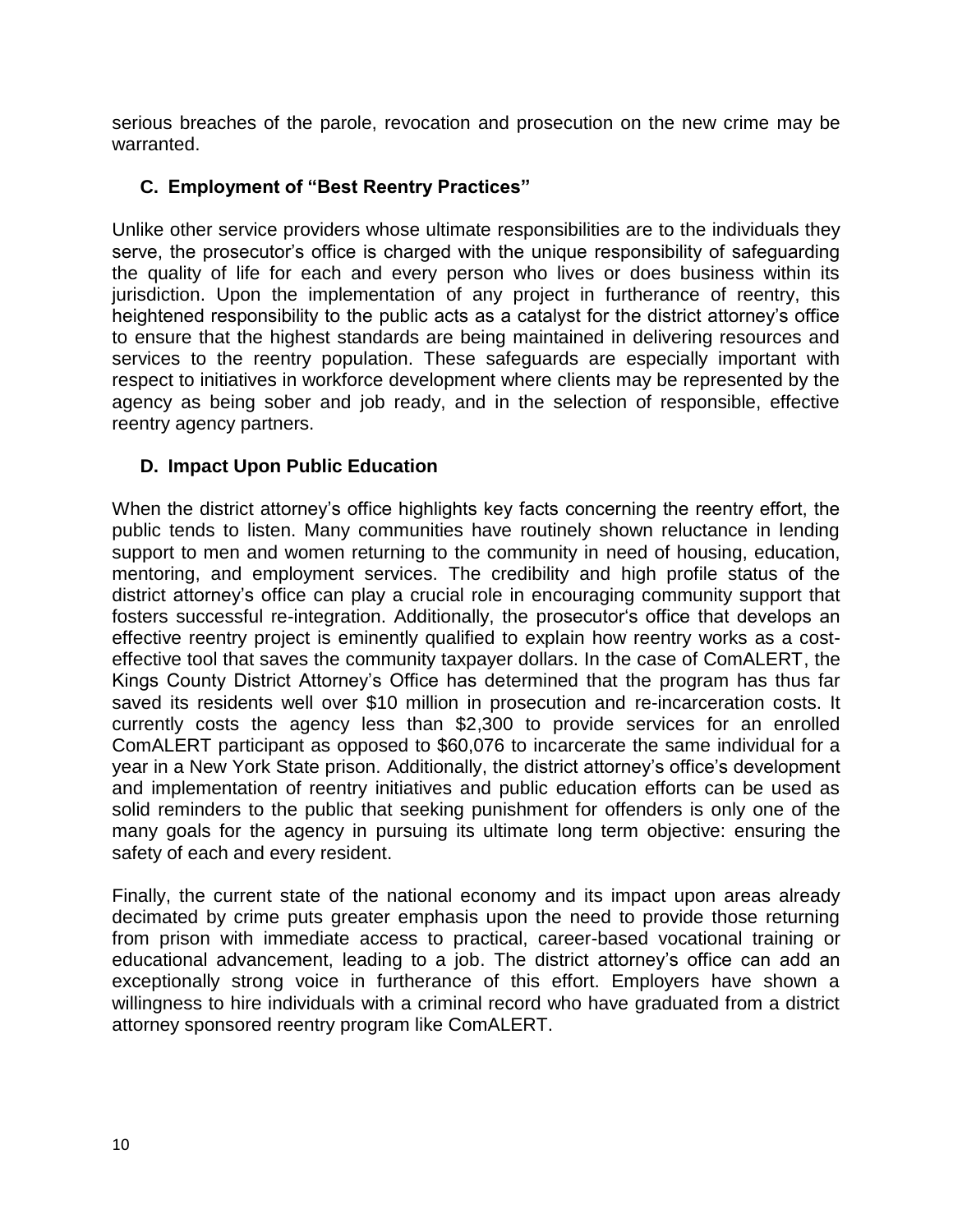

District Attorney Hynes with ComALERT job readiness program participants and Brooklyn Law School students.

#### **Strategies for Creating a Reentry Project in Your Jurisdiction**

For Law Enforcement agencies considering creating a reentry program based upon the ComALERT model, here are some planning and implementation steps that might be considered:

- Not all communities have the same socioeconomic profile or needs. Be sure, therefore, to take the time to assess the reentry needs for your community. Arrange meetings with community organizations, houses of worship, other law enforcement reentry stakeholders, and local elected officials. Learn who is coming back to the jurisdiction and in what numbers. Be sure to include the input of formerly incarcerated individuals in your discussions to provide depth and insight into the reentry experience, including highlighting any individual or systemic barriers that might impede efficient delivery of specific reentry resources;
- Assess the reentry service infrastructure that is already in place in your jurisdiction. Get the assistance of local social service professionals to report on the efficiency of current service delivery methods being used by local reentry providers. This will also help to identify agencies that may be suitable as collaborative partners, and keep your agency from duplicating what may not be needed;
- Let the development of your reentry program be data driven. Use statistical information supplied by local social service and criminal justice agencies to identify the type of reentry client or resource you wish to target